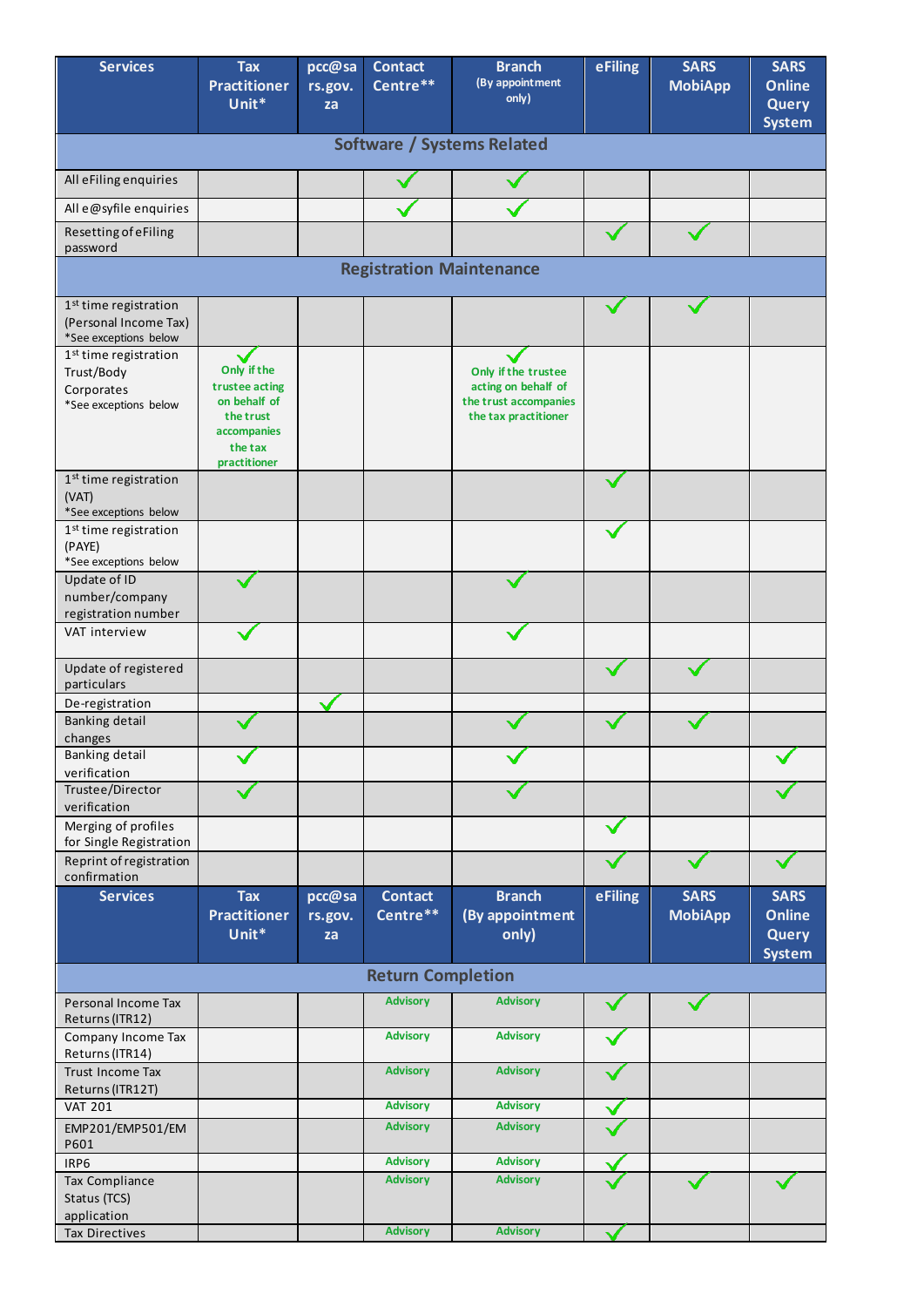| Application for tax                              |                  |              | <b>Advisory</b>        | <b>Advisory</b>   |              |                 |              |  |
|--------------------------------------------------|------------------|--------------|------------------------|-------------------|--------------|-----------------|--------------|--|
| directive: Fixed                                 |                  |              |                        |                   |              |                 |              |  |
| percentage - IRP(3b)                             |                  |              |                        |                   |              |                 |              |  |
| <b>Emigration Clearance</b>                      |                  |              | <b>Advisory</b>        | <b>Advisory</b>   |              |                 |              |  |
| Foreign Investment                               |                  |              | <b>Advisory</b>        | <b>Advisory</b>   |              |                 |              |  |
| Request for                                      |                  |              | <b>Advisory</b>        | <b>Advisory</b>   |              |                 |              |  |
| Remission (PIT, CIT,<br>VAT & PAYE)              |                  |              |                        |                   |              |                 |              |  |
| Notice of objection                              |                  |              | <b>Advisory</b>        | <b>Advisory</b>   |              |                 |              |  |
| (PIT, CIT, VAT & PAYE)                           |                  |              |                        |                   |              |                 |              |  |
| *See exceptions below<br>Request for             |                  |              | <b>Advisory</b>        | <b>Advisory</b>   |              |                 |              |  |
| Correction                                       |                  |              |                        |                   |              |                 |              |  |
| Notice of Appeal (PIT,                           |                  |              | <b>Advisory</b>        | <b>Advisory</b>   |              |                 |              |  |
| CIT, VAT & PAYE)                                 |                  |              |                        |                   |              |                 |              |  |
| ADR1 (Trusts and                                 |                  |              | <b>Advisory</b>        |                   |              |                 |              |  |
| Donations)                                       |                  |              |                        |                   |              |                 |              |  |
| ADR2 (Trusts and                                 |                  |              | <b>Advisory</b>        |                   |              |                 |              |  |
| Donations)<br>Request for returns                |                  |              |                        |                   |              |                 |              |  |
|                                                  |                  |              |                        |                   |              |                 |              |  |
| <b>Voluntary Disclosure</b><br>Programme (VDP) - |                  |              |                        |                   |              |                 |              |  |
| requests                                         |                  |              |                        |                   |              |                 |              |  |
|                                                  |                  |              | <b>Accounts</b>        |                   |              |                 |              |  |
|                                                  | From 1999 to     | <b>From</b>  | From 1999 to           | From 1999 to 2008 | <b>After</b> | After 2008 only |              |  |
| Requests for<br>Statements                       | <b>2008 only</b> | 1999 to      | <b>2008 only</b>       | only              | 2008         |                 |              |  |
|                                                  |                  | 2008         |                        |                   | only         |                 |              |  |
| Re-allocations                                   |                  | only         |                        |                   |              |                 |              |  |
|                                                  |                  | $\checkmark$ |                        |                   | $\checkmark$ |                 | $\checkmark$ |  |
| Requests for waiving                             |                  |              |                        |                   |              |                 |              |  |
| of penalties and<br>interest                     |                  |              |                        |                   |              |                 |              |  |
| Queries relating to                              |                  |              |                        |                   |              |                 |              |  |
| refunds                                          |                  |              |                        |                   |              |                 |              |  |
| Offset of credits                                |                  |              |                        |                   |              |                 |              |  |
|                                                  |                  |              | <b>Debt Management</b> |                   |              |                 |              |  |
| Under R100 000 debt                              |                  |              |                        |                   |              |                 |              |  |
| arrangements                                     |                  |              |                        |                   |              |                 |              |  |
| Request for                                      |                  |              | <b>Advisory</b>        |                   |              |                 |              |  |
| Suspension of                                    |                  |              |                        |                   |              |                 |              |  |
| Obligation to Pay                                |                  |              |                        |                   |              |                 |              |  |
| Over R100 000 debt                               |                  |              | <b>Advisory</b>        |                   |              |                 |              |  |
| arrangements                                     |                  |              |                        |                   |              |                 |              |  |
| Request for debt<br>equalisation                 |                  |              |                        |                   |              |                 |              |  |
|                                                  |                  |              | <b>Other</b>           |                   |              |                 |              |  |
|                                                  |                  |              | <b>Advisory</b>        |                   |              |                 |              |  |
| VAT vendor search                                |                  |              |                        |                   |              |                 |              |  |
| <b>Tax Practitioner</b><br>verification          |                  |              | <b>Advisory</b>        |                   |              |                 |              |  |
| Supporting                                       |                  |              | <b>Advisory</b>        |                   |              |                 |              |  |
| documentation                                    |                  |              |                        |                   |              |                 |              |  |
| upload                                           |                  |              |                        |                   |              |                 |              |  |
| Reprint of Notice of                             |                  |              | <b>Advisory</b>        |                   |              |                 |              |  |
| assessments                                      |                  |              |                        |                   |              |                 |              |  |
| Payments                                         | <b>Advisory</b>  |              | <b>Advisory</b>        |                   |              |                 |              |  |
| <b>Tax Practitioner</b>                          |                  |              | <b>Advisory</b>        |                   |              |                 |              |  |
| registration and<br>verification                 |                  |              |                        |                   |              |                 |              |  |
| Transfer Duty                                    |                  |              | <b>Advisory</b>        |                   |              |                 |              |  |
| payments                                         |                  |              |                        |                   |              |                 |              |  |
| Advanced tax ruling                              |                  |              |                        |                   |              |                 |              |  |
| <b>Audit</b>                                     |                  |              |                        |                   |              |                 |              |  |
| Submitting                                       |                  |              |                        |                   |              |                 |              |  |
| documents for Audit                              |                  |              |                        |                   |              |                 |              |  |